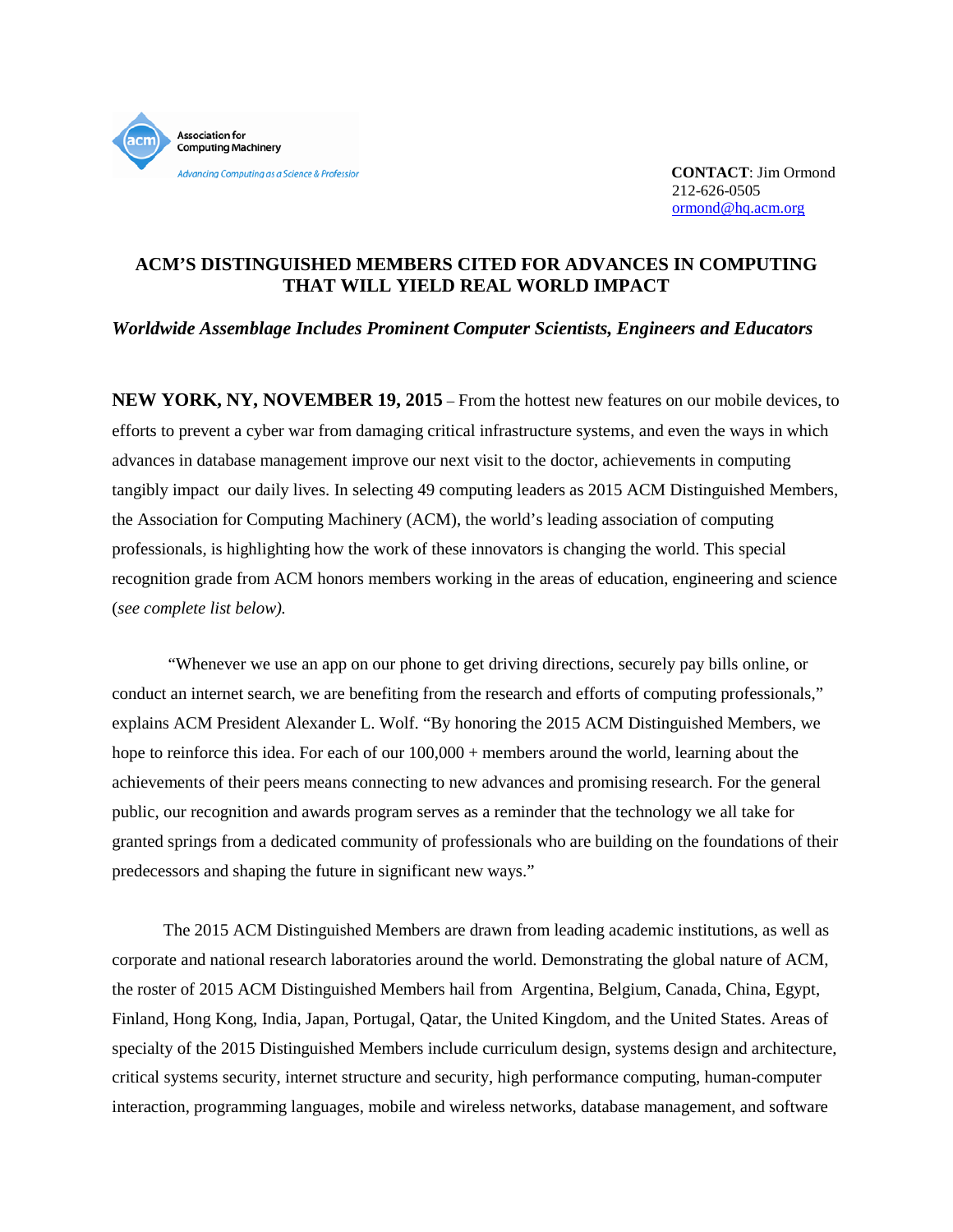engineering. The criteria for selection to the Distinguished Member grade include at least 15 years of professional experience, five years of continuous ACM membership, and significant accomplishments or impact within the computing field.

To learn more about the nomination process, visit [http://awards.acm.org/distinguished\\_member\\_nom\\_guide.cfm](http://awards.acm.org/distinguished_member_nom_guide.cfm)

# **2015 ACM DISTINGUISHED MEMBERS**

**Distinguished Educators:** 

**Elizabeth K. Hawthorne** *Union County College*

**Distinguished Engineers:**

**Jayanta Basak** *NetApp*

**Nicholas Bowen** *Stevens Institute of Technology*

**Kiyokuni Kawachiya** *IBM Research – Tokyo*

### **Distinguished Scientists:**

**Ashraf Aboulnaga** *Qatar Computing Research Institute, HBKU*

**Gail-Joon Ahn** *Arizona State University*

**N. Asokan** *Aalto University and University of Helsinki*

**Stefano Basagni** *Northeastern University*

**James "Bo" Begole** *Huawei R&D, USA* 

**Rajesh R. Bordawekar** *IBM T.J. Watson Research Center* **Clifford A. Shaffer** *Virginia Tech*

**Donald George Firesmith** *Software Engineering Institute*

**Warren A. Hunt, Jr.** *The University of Texas* 

**Margaret Burnett** *Oregon State University*

**Charles L. A. Clarke** *University of Waterloo*

**James Davis** *University of California, Santa Cruz*

**George Forman** *HP Labs, HP Inc.* 

**Andrei Gurtov** *Helsinki Institute for Information Technology, HIIT, Aalto University*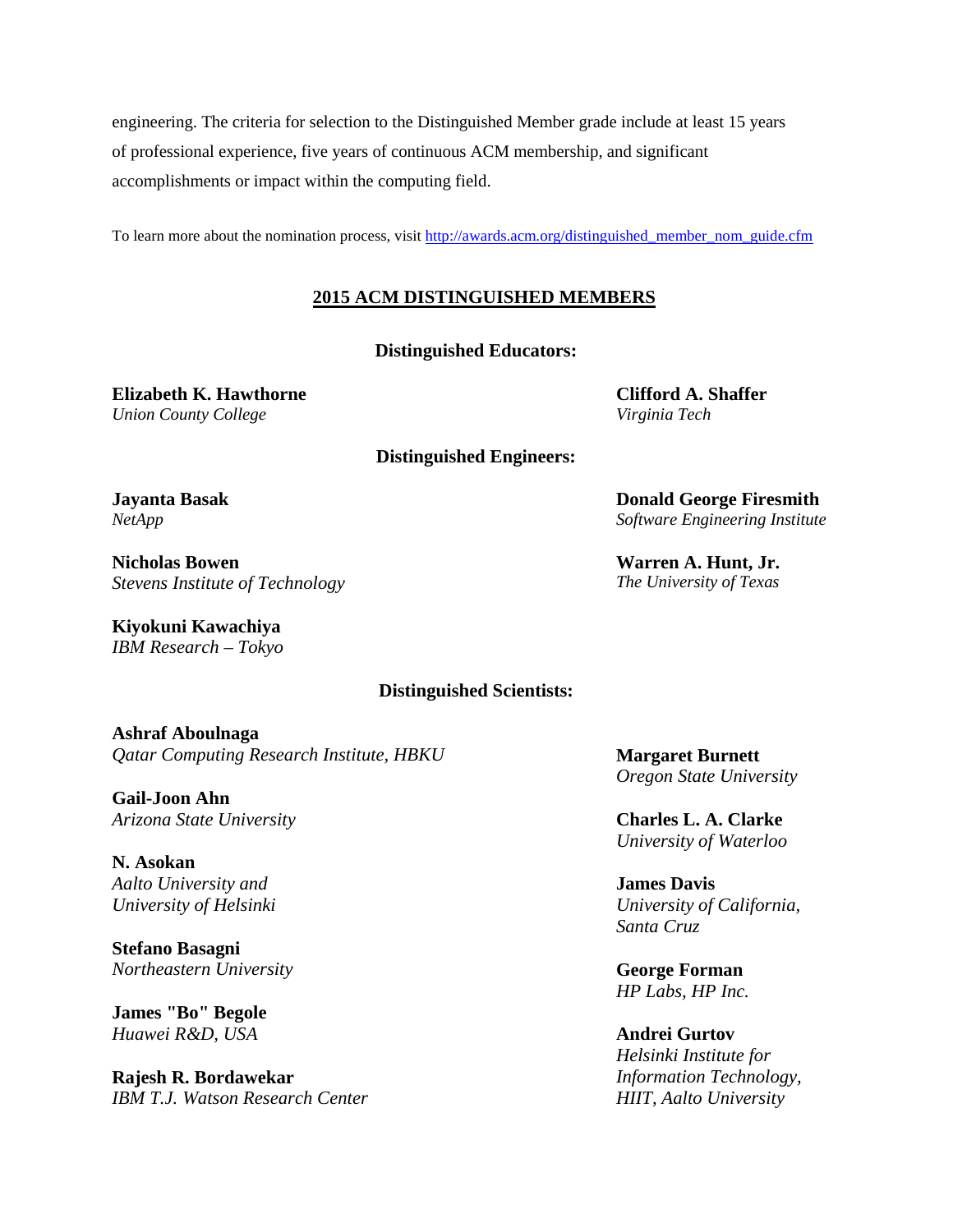**Carl Gutwin** *University of Saskatchewan*

**Hakan Hacigumus** *Google*

**Aaron P Hertzmann** *Adobe Systems*

**Martin Hirzel** *IBM T.J. Watson Research Center*

**Xian-Sheng Hua** *Alibaba Group*

**Graham Hutton** *University of Nottingham*

**Hang Li** *Huawei Technologies*

**Xuelong Li** *Chinese Academy of Sciences, PR China*

**Chang-Tien Lu** *Virginia Tech*

**Ratul Mahajan** *Microsoft Corporation*

**Nenad Medvidovic** *University of Southern California*

**Prabhat Mishra** *University of Florida*

**Nachiappan Nagappan** *Microsoft Research*

**Walid A Najjar** *University of California, Riverside*

**Amit Anil Nanavati** *IBM Research India*

**Nuria Oliver** *Telefonica R&D*

**Konstantina Papagiannaki** *Telefonica R&D*

**Ian Parberry** *University of North Texas*

**Cynthia A. Phillips**  *Sandia National Laboratories*

**Ali Pinar**  *Sandia National Laboratories*

**Nalini K Ratha** *IBM T. J. Watson Research Ctr.*

**Ravi Ramamoorthi** *Univ. of California, San Diego*

**Jörg Sander** *University of Alberta*

**Adrian Sandu** *Virginia Tech*

**Leonel Sousa** *INESC-ID, Instituto Superior Tecnico, Universidade de Lisboa, Portugal*

**Michela Taufer** *University of Delaware*

**Sebastian Uchitel** *Imperial College London/ University of Buenos Aires*

**Jaideep Vaidya** *Rutgers University*

**Tao Xie**  *University of Illinois at Urbana-Champaign*